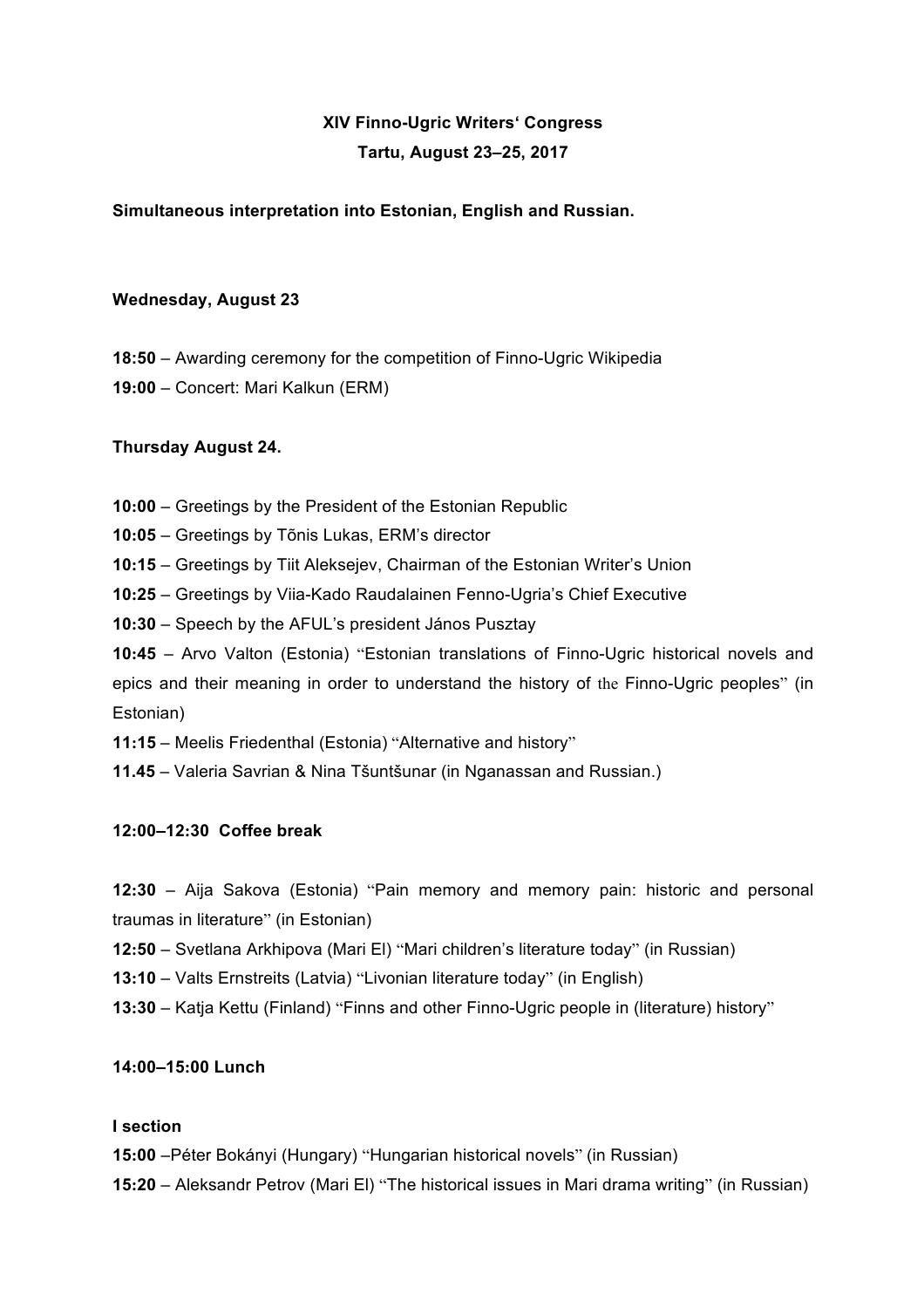**15:40** – Sébastien Cagnoli (France) "Are Finns ashamed of their independence? A 21st century look at the patriotic poetry of Uuno Kailas" (in English)

**16:00** – Jukka Koskelainen (Finland) "Where does the circle begin? Rewriting the origin myth"

**16:20 –** Dyekiss Virag (Hungary) "Personal history in epic folklore"

# **II section**

**15:00** – Jouni Tossavainen (Finland) "Nature Poetry"

**15:20** – Otto Fenyvesi (Hungary) "Order and Adventure – Hungarian Literature in the Former Yugoslavia" (in English)

**15:40** – Enikő Molnár Bodrogi (Romania) "Transylvanian ideology between the two World Wars" (in English)

**16:00 –** Lázár Imre (Hungary) "Friends/Kin? Reflections on Finno-Ugric cultural relations"

**16:20** – Esa-Jussi Salminen (Finland) "About the history of Udmurt literature and its future perspectives"

**17:00** – Presentation of Indrek Koff's children's book "Kirju koer" / "Müginde Pii" in Mari

- **17:15** Presentation of Udmurt books
- **18:00** –Concert: Ar-God, Udmurt-Estonian group

# **Friday, August 25.**

## **I section**

**10:00** – Zsofia Barczi (Slovakia) "The history of the Hungarian minority in Slovakia and its literary representation" (in English)

**10:20** – Ildiko P. Varga (Hungary) "Historical traumas as personal experiences in Andrea Tompa's first novel" (in English)

**10:40** – Aleksei Popov (Komi Republic) "How I gathered materials for one short story about the establishment of the Soviet power in the Komi areas" (in Russian)

**11:00** – Anne-Victoire Charrin (France) "Eremey Aypin. Historical novels: the space of inhumanity and universal questions" (in Russian)

**11:20 –** Elena Afanasseva (Komi Republic) "About the formation of the character Duda plattöa" (in Russian)

**11:40 –** Michal Kovář (Czech Republic) "Kalevalaism as a movement in Uralic and world literature" (in English)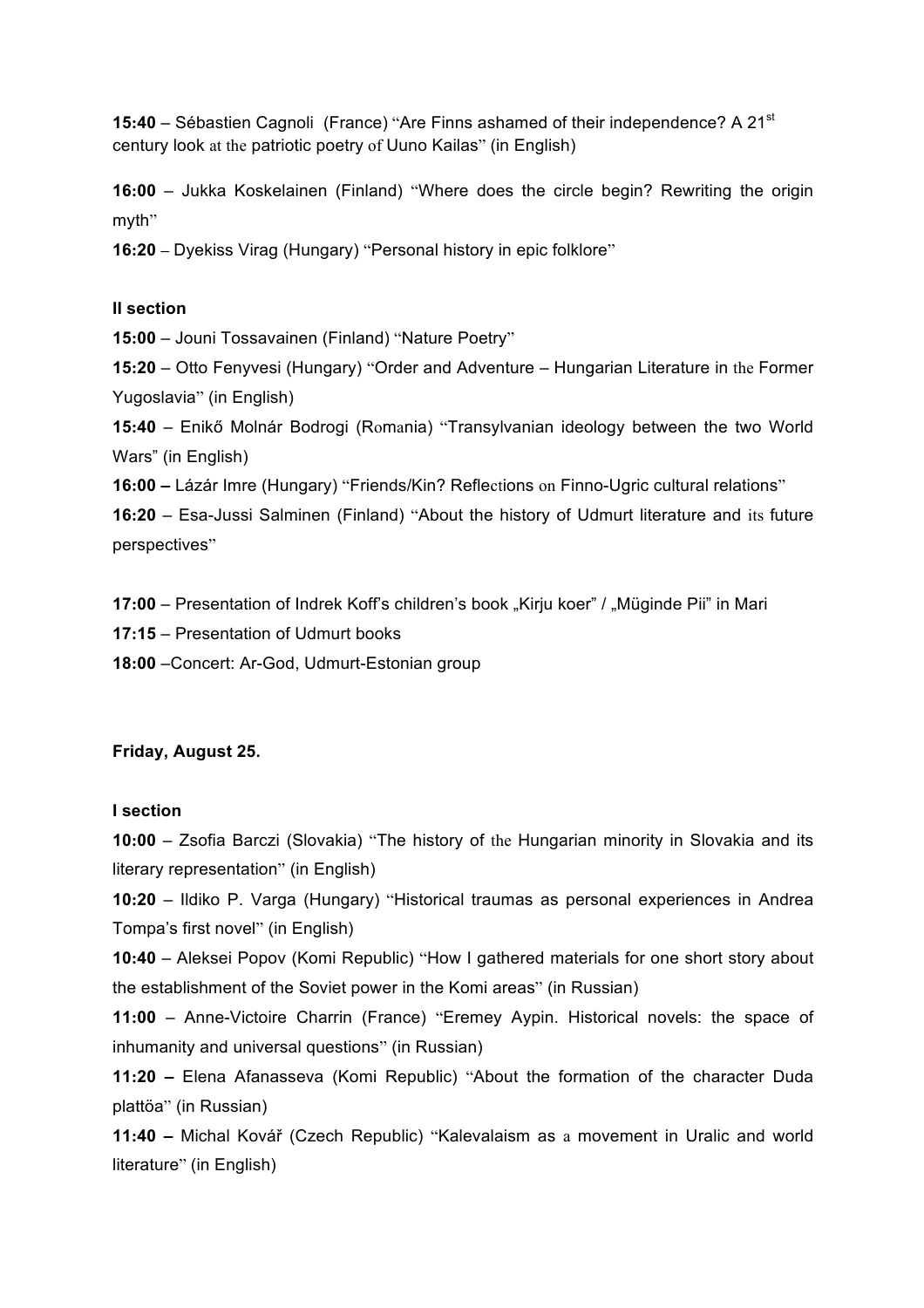**:00** – Larisa Dmitrieva (Udmurtia) "The history of the publication of Kedra Mitrei's autobiographic story *The son of a sick century* (in Russian)

**:20** – Heinike Heisoo (Еstonia) "Writing in a language without writing" (in Estonian)

**:40** – Gulcherkha Polivanova "About Nikolai Abramov's" poetry

#### **II section**

**:00** – Elena Yunusova (Mari El) "The Mari children's literature" (in Russian)

**:20** – Lidia Iksanova (Mari El) "The use of original Mari and loaned vocabulary in today's Mari prose" (in Russian)

**:40** – Vera Melekhina (Perm krai) "The great patriotic War in Komi writer Ivan Minin's works" (in Russian)

**:00** – Tatiana Saveleva (Perm krai) "Historic events in Permyak drama literature" (in Russian)

**:20** – Elena Konshina (Perm krai) "The historic processes of the land of Parma in the writings by Permyak writers" (in Russian)

**:40** – Aleksandr Egorov "The problems in translating literature from Hungarian into Udmurt (in Russian)

**:00** – Maria Vekshina "Grassroots initiatives to develop today's Udmurt literature (on the example of the redaction of the newspaper *Udmurt Dunne*) (in Russian)

**:20** – Aleksandra Katorova "The peculiarities Mordvinian history's reflexion in Mordvinian literature"(in Russian)

**:40** – Olga Zhukova "The folklore-mythologic sources of N. Zaitseva's poetic eepos *Virantanaz*" (in Russian)

#### **:00–14:00 Lunch**

**:00** – Nora Benedek (Hungary) "Hungarian-Estonian literary relations in the Soviet period" (in Estonian)

**:30** – Peeter Helme (Еstonia) "History in recent Estonian prose" (in Estonian)

**:00** – Petter Morottaja "Inari Saami history and literature" (in English)

**:30** – Alyona Eltsova "The history of the Komi in today's long poems" (in Russian)

**:00** – Sergei Pronin "Historical themes in Carelian writers' drama writing"

**:30** – Johanna Domokos "Comparative paradigms in the Uralic literary field" (in English)

**:00** – Jan Kaus (Еstonia) "Backbone and ratchet: about the treatment of Estonian recent

history through two opposing characters" (in Estonian)

**:30** – János Pusztay conclusions